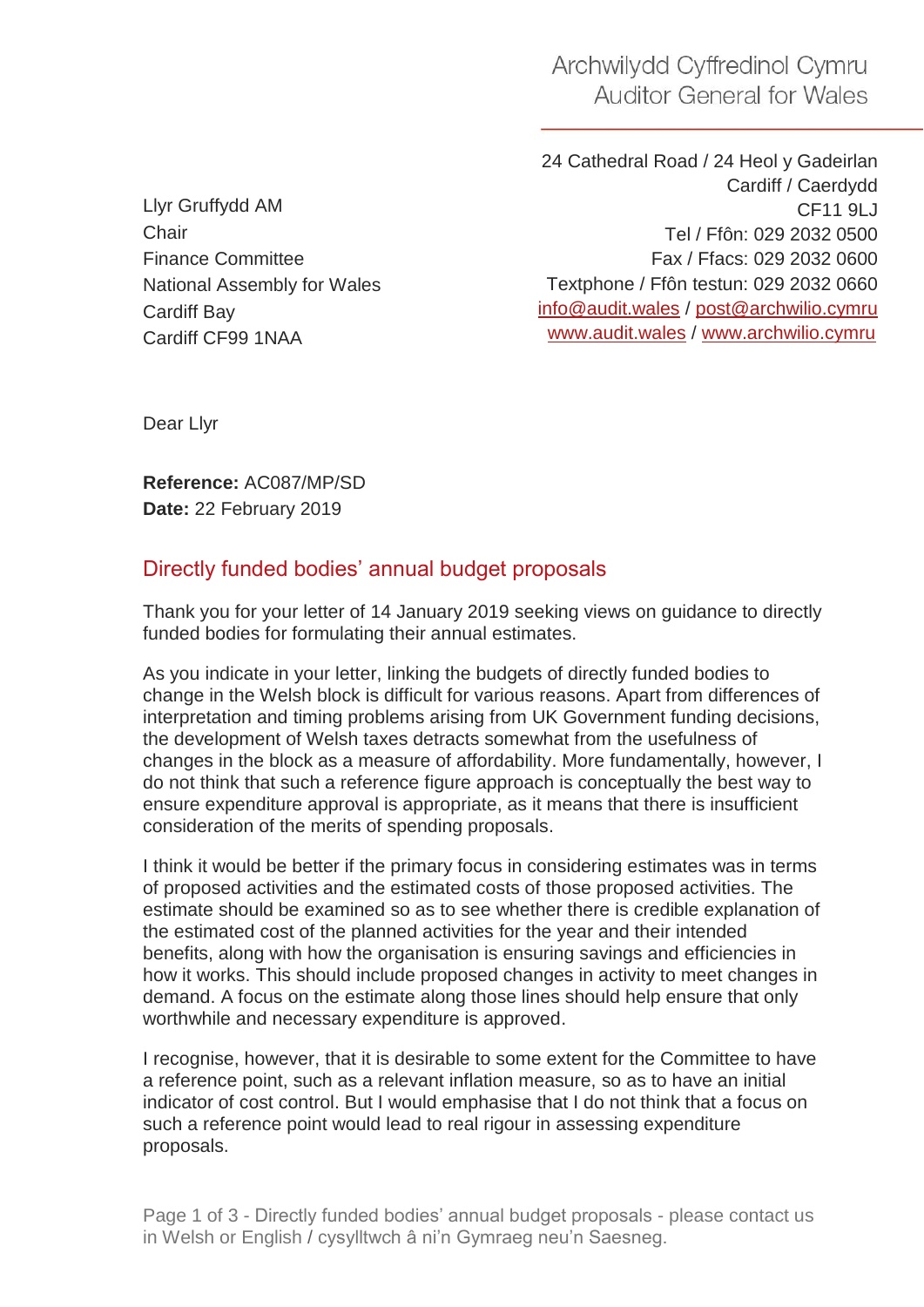Most directly-funded bodies' expenditure is on staffing – so pay and pensions pressures will be significant drivers – but also necessarily includes substantial amounts on other items, such as accommodation and IT. A broad measure of inflation, but one which includes government services, would therefore seem appropriate. A prudent measure may therefore be the GDP deflator forecast (see [https://www.gov.uk/government/collections/gdp-deflators-at-market-prices-and](https://www.gov.uk/government/collections/gdp-deflators-at-market-prices-and-money-gdp)[money-gdp\)](https://www.gov.uk/government/collections/gdp-deflators-at-market-prices-and-money-gdp).

The OBR figures are UK figures, and they do not relate specifically to the amount of funding available in Wales. It could be argued that Welsh Government spending plans, as set out in the final budget in December each year, and particularly the change in Revenue and Capital Departmental Expenditure Limits (RDEL and CDEL), are more relevant for gauging the affordability of proposals in Wales. The increase in RDEL and CDEL set out in in the 2019-20 budget is in aggregate 4.8% (4.5% and 6.9% respectively). However, in my view, the timing of the availability of confirmed figures may make that measure somewhat impractical, and it is also too narrow, in that directly-funded bodies' activities are not in lockstep with Welsh Government activities. The audit activity of the WAO, for example, is unlikely to be required to vary in direct proportion with Welsh Government total expenditure. This applies both during periods of increasing Welsh Government expenditure and in periods of austerity.

I should also emphasise that there is a danger of pursuing spurious accuracy in relation to reference figures. As set out above, I think that it is more important to ensure that proposed expenditure is on activities that have real merit, rather than to establish that it conforms to a wider pattern.

For context, it may be helpful if I describe the approach to producing the estimate that I prepare and submit jointly with the Board of the WAO. This is essentially a matter of "building from the bottom up", i.e. starting with the resources needed to undertake the Auditor General's work programmes for the year, coupled with the costs of running the Wales Audit Office, plus funding any innovations, modified by estimated cost pressures and potential for efficiencies and savings. Of course, we approach our annual Estimate in the context of our Medium-Term Financial Plan and the wider funding pressures facing public services. The Board challenges management to justify any proposed increases in the draft estimate on a case by case basis, and of course also has regard to the reputational risks associated with our funding and fee levels. We also see our annual consultation on fee rates as an essential component in providing both external challenge and assurance that the WAO itself is operating in a cost-effective manner. I think the merits of this approach can be seen from the fact that since 2013-14, the WAO has reduced its own operating expenditure by 14% in real terms.

Overall, my view is that it would be best if the focus of consideration was on the justification of the items of expenditure proposed—the value for money they present. I think it would be appropriate for this to be informed, but not bound by,